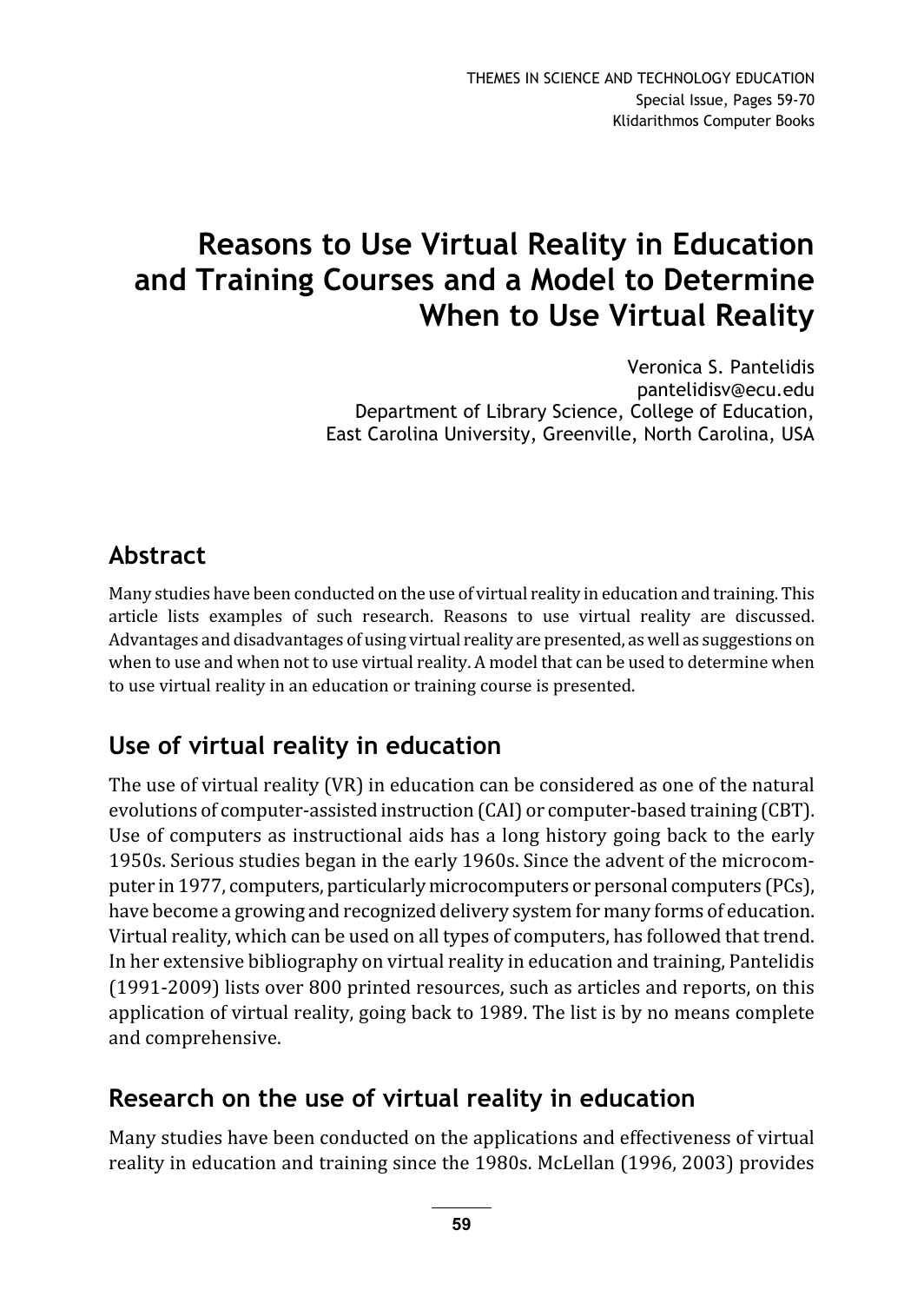comprehensive and in-depth reviews of the literature related to the research and use of virtual reality for education and training in editions of The Handbook of Research for Educational Communications and Technology. McLellan traces early use of virtual reality in training to flight simulators with head-mounted displays developed at Wright-Patterson Air Force Base in Ohio in the 1960s and 1970s (1996, p. 458.).

Youngblut (1998) conducted an extensive survey of research and educational uses of virtual reality during the 1990's. The survey attempted to answer questions about the use and effectiveness of virtual reality in kindergarten through grade 12 education. Youngblut found that there are unique capabilities of virtual reality, and the majority of uses included aspects of constructivist learning (1998, p. 93). Studies showed potential educational effectiveness for special needs students (1998, p. 98). The role of the teacher changed to facilitator (1998, p. 100). Students enjoy using predeveloped applications and developing their own virtual worlds (1998, p. 100). The majority of the teachers in the studies reviewed said they would use virtual reality technology if it were affordable, available, and easy to use for students and teachers (1998, p. 101).

Chen (2006) asserts that "although VR is recognized as an impressive learning tool, there are still many issues that need further investigation including, identifying the appropriate theories and/or models to guide its design and development, investigating how its attributes are able to support learning, finding out whether its use can improve the intended performance and understanding, and investigating ways to reach more effective learning when using this technology, and investigating its impact on learners with different aptitudes". Her research resulted in insights to a feasible instructional design theoretical framework, as well as an instructional development framework for VR-based learning environments (2006, p. 39).

A model developed by Salzman, Dede, Loftin, and Chen (1999) describes how virtual reality aids complex conceptual learning, and how virtual reality's features and other factors shape the learning process and learning outcomes. The model resulted from a study to identify, use, and evaluate immersive virtual reality's affordances as a means to facilitate the mastery of complex, abstract concepts.

Studies show that a virtual environment can "stimulate learning and comprehension, because it provides a tight coupling between symbolic and experiential information" (Bowman, Hodges, Allison, & Wineman, 1998). Numerous studies have focused on how children and young learners interact and learn in a 3D environment. Children and young learners have been studied in high-end projection environments, such as a CAVE (Roussos, Johnson, Moher, Leigh, Vasilakis, & Barnes, 1999). Their activity within interactive virtual environments has been examined to learn how interaction and conceptual learning are related in the context of a virtual environment, the Virtual Playground (Roussou, 2004a; Roussou, 2004b; Roussou, Oliver, & Slater, 2006).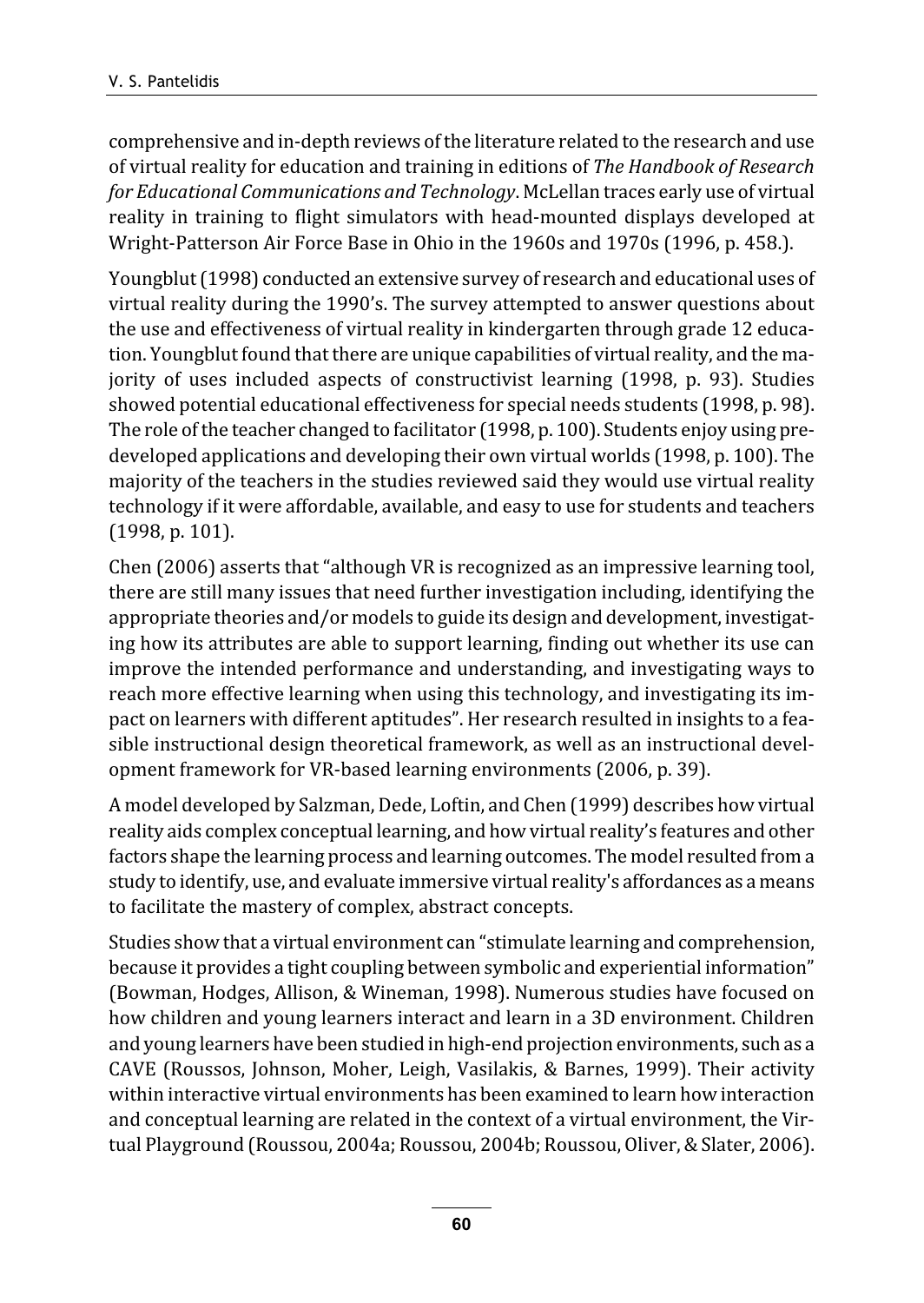Chee (2001) argues for the need to root learning in experience, using physics as an example. He states that physics students have little "feel" and "understanding of the qualitative dimensions of the phenomena they study". Chee believes that virtual reality can be used to achieve this goal, "providing a foundation for students' conceptual and higher-order learning".

Dalgarno, Hedberg, and Harper (2002) believe that the most important potential contribution of 3D learning environments (3DLEs) to conceptual understanding is through facilitation of spatial knowledge development. They have identified aspects of a research agenda to test this, including "exploration of the characteristics of 3DLEs that are most important for spatial learning along with issues in designing appropriate learning tasks".

Selvarian (2004) researched the potential of spatial and social technologies in a virtual learning environment (VLE) through presence. She proposed a VLE model and hypotheses that correlated the spatial and social technologies with spatial and social presence, respectively, and with low- and high-level learning, respectively. Findings from her research "offer educators a valuable guide for the design of VLEs that enhance low- and high-level learning through spatial and social presence".

# Reasons to use virtual reality in education and training

Reasons to use virtual reality can parallel all the reasons one would use a twodimensional, computer-assisted instruction simulation (Pantelidis, 1993). At every level of education, virtual reality has the potential to make a difference, to lead learners to new discoveries, to motivate and encourage and excite. The learner can participate in the learning environment with a sense of presence, of being part of the environment.

The reasons to use virtual reality in education and training relate particularly to its capabilities. Winn (1993), in A conceptual basis for educational applications of virtual reality, states that

- 1) "Immersive VR furnishes first-person non-symbolic experiences that are specifically designed to help students learn material.
- 2) These experiences cannot be obtained in any other way in formal education.
- 3) This kind of experience makes up the bulk of our daily interaction with the world, though schools tend to promote third-person symbolic experiences.
- 4) Constructivism provides the best theory on which to develop educational applications of VR.
- 5) The convergence of theories of knowledge construction with VR technology permits learning to be boosted by the manipulation of the relative size of objects in virtual worlds, by the transduction of otherwise imperceptible sources of in-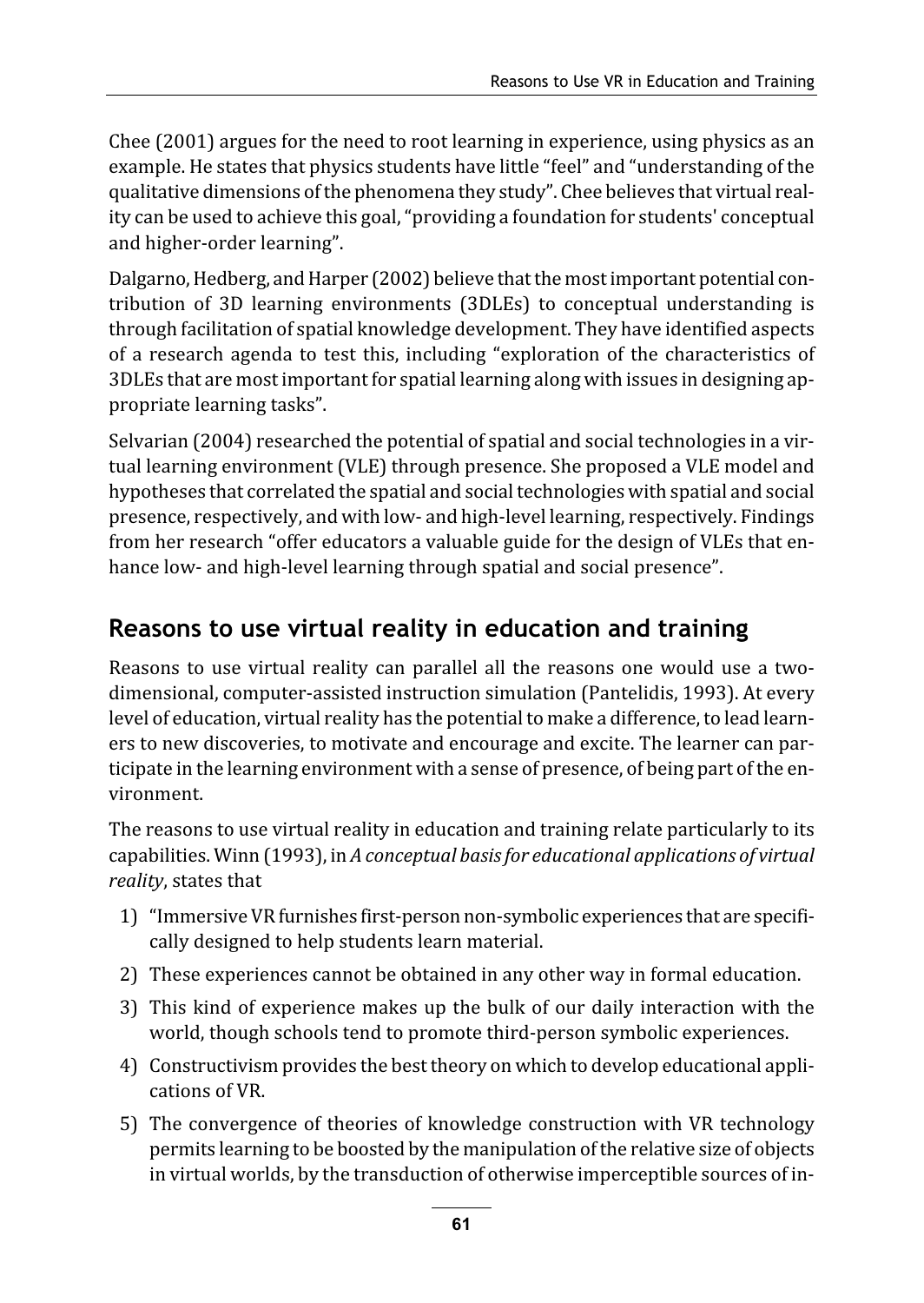formation, and by the reification of abstract ideas that have so far defied representation".

Winn concludes that "VR promotes the best and probably only strategy that allows students to learn from non-symbolic first-person experience. Since a great many students fail in school because they do not master the symbol systems of the disciplines they study, although they are perfectly capable of mastering the concepts that lie at the heart of the disciplines, it can be concluded that VR provides a route to success for children who might otherwise fail in our education system as it is currently construed".

Pantelidis (1995) gives the following reasons to use virtual reality in education:

- Virtual reality provides new forms and methods of visualization, drawing on the strengths of visual representations. It provides an alternate method for presentation of material. In some instances, VR can more accurately illustrate some features, processes, and so forth than by other means, allowing extreme close-up examination of an object, observation from a great distance, and observation and examination of areas and events unavailable by other means.
- Virtual reality motivates students. It requires interaction and encourages active participation rather than passivity. Some types of virtual reality, for example, collaborative virtual reality using text input with virtual worlds, encourage or require collaboration and provide a social atmosphere.
- Virtual reality allows the learner to proceed through an experience during a broad time period not fixed by a regular class schedule, at their own pace. It allows the disabled to participate in an experiment or learning environment when they cannot do so otherwise. It transcends language barriers. VR with text access provides equal opportunity for communication with students in other cultures and allows the student to take on the role of a person in different cultures.

Mantovani (2001) discusses these potential benefits of the use of VR in education and training: visualization and reification, an alternate method for presentation of material; learning in contexts impossible or difficult to experience in real life; motivation enhancement; collaboration fostering; adaptability, offering the possibility for learning to be tailored to learner's characteristics and needs; and evaluation and assessment, offering great potential as a tool for evaluation because of easy monitoring and recording of sessions in a virtual environment.

## Advantages of using virtual reality

The advantages of using VR to teach educational objectives are similar in many ways to the advantages of using a computer or interactive simulation, particularly a threedimensional computer simulation. Computer-based simulations have been used for many years in computer-assisted instruction (CAI). In fact, advantages of computer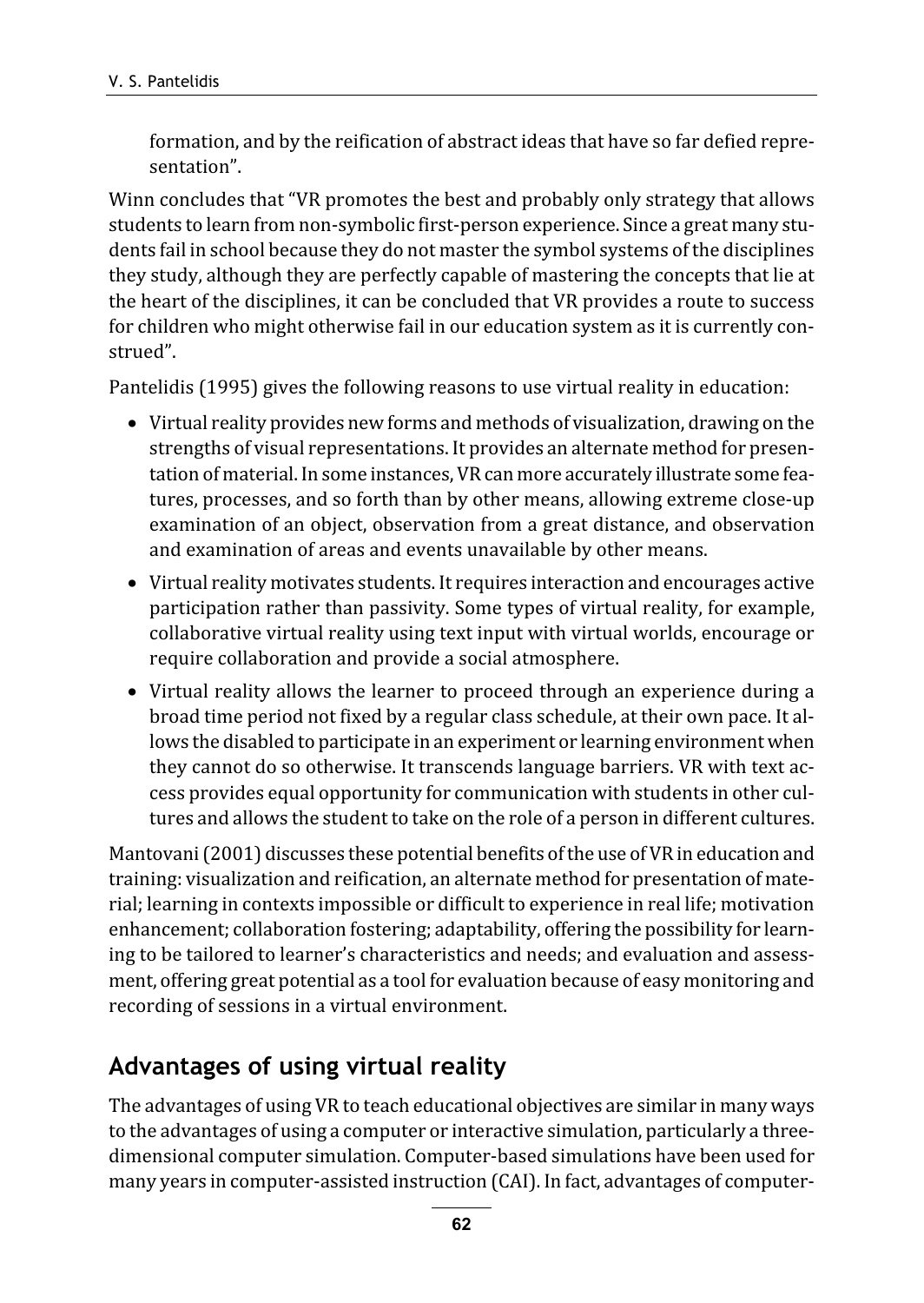based simulations are well known. Zacharia (2003), referring to Chou (1998) asserts that "researchers attribute success of simulations to the empowerment of students, the unique instructional capabilities, the support for new instructional approaches, the development of cognitive skills, and the development of attitudes". Ferry et al. (2004) state that "Whilst we acknowledge that a simulation is only a representation of real-life, there are features that can enhance real-life experience. For example, a simulation can provide authentic and relevant scenarios, make use of pressure situation that tap users' emotions and force them to act, they provide a sense of unrestricted options and they can be replayed", referencing Aldrich (2004). Steinberg (2000) contends that "students should know that simulations make it possible to explore new domains, make predictions, design experiments, and interpret results".

One major advantage of using virtual reality to teach objectives is that it is highly motivating. An investigation by Mikropoulos, Chalkidis, Katsikis, and Emvalotis (1998) of the attitude of education students towards virtual reality as a tool in the educational process, and towards virtual learning environments on specific disciplines, found students had a favourable attitude towards virtual reality in the educational process.

VR grabs and holds the attention of students. This has been documented in the reports of a number of research studies. Students find it exciting and challenging to walk through an environment in three dimensions, interact with an environment, and create their own three dimensional (3D) worlds.

Virtual reality can more accurately illustrate some features, processes, and so forth than by other means. VR allows extreme close-up examination of an object. VR gives the opportunity for insights based on new perspectives. Looking at the model of an object from the inside or the top or bottom shows areas never seen before. For example, once a molecule is modeled in VR, students can study it in detail, go inside the molecule, walk around, and become familiar with its parts. VR allows examination of an object from a distance, showing the whole rather than a part. A VR model of a neighborhood gives the inhabitants a different perspective on the interconnections between buildings, streets, and open areas.

VR can change the way a learner interacts with the subject matter. VR requires interaction. It encourages active participation rather than passivity. The participant who interacts with the virtual environment is encouraged to continue interacting by seeing the results immediately. VR provides an opportunity for the learner to make discoveries previously unknown. New perspectives are made possible by modeling the real world, and studying the model can provide insights never before realized. VR allows the disabled to participate in an experiment or learning environment when they cannot do so otherwise. They can do chemistry and physics lab experiments and learn by doing. VR allows a learner to proceed through an experience at his or her own pace. The learner decides what to do when interacting with the virtual environ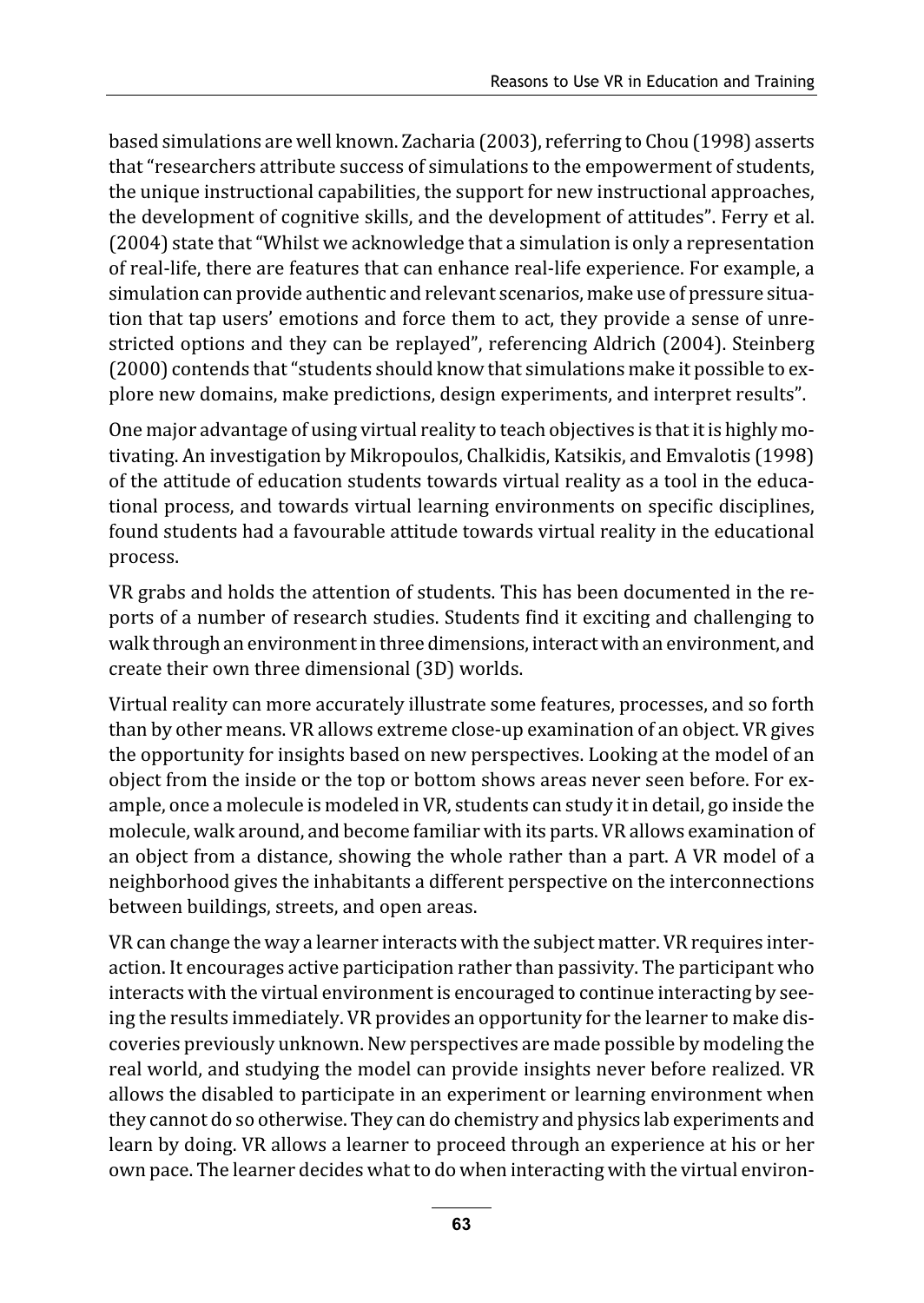ment. VR allows a learner to proceed through an experience during a broad time period not fixed by a regular class schedule.

VR allows a learner to learn by doing, a constructivist approach. VR provides experience with new technologies through actual use. A simulation of a new process with a new piece of equipment can train a worker. VR provides a way for some objectives to be taught via distance education which were previously impossible to teach in that way.

#### Disadvantages of using virtual reality

The disadvantages of using virtual reality are primarily related to cost, time necessary for learning how to use hardware and software, possible health and safety effects, and dealing with possible reluctance to use and integrate new technology into a course or curriculum. As with all new technology, each of these issues may fade as time goes by and virtual reality becomes more commonly used in areas outside of education.

#### When to use and when not to use virtual reality

Virtual reality is not appropriate for every instructional objective. There are some teaching scenarios when VR can be used and some when it should not be used. Pantelidis (1996) makes the following suggestions on when to use and when not to use virtual reality in education.

Use or consider using virtual reality when

- a simulation could be used.
- teaching or training using the real thing is dangerous, impossible, inconvenient, or difficult.
- a model of an environment will teach or train as well as the real thing.
- interacting with a model is as motivating as or more motivating than interacting with the real thing.
- travel, cost, and/or logistics of gathering a class for training make an alternative attractive.
- shared experiences of a group in a shared environment are important.
- the experience of creating a simulated environment or model is important to the learning objective.
- information visualization is needed, manipulating and rearranging information, using graphic symbols, so it can be more easily understood.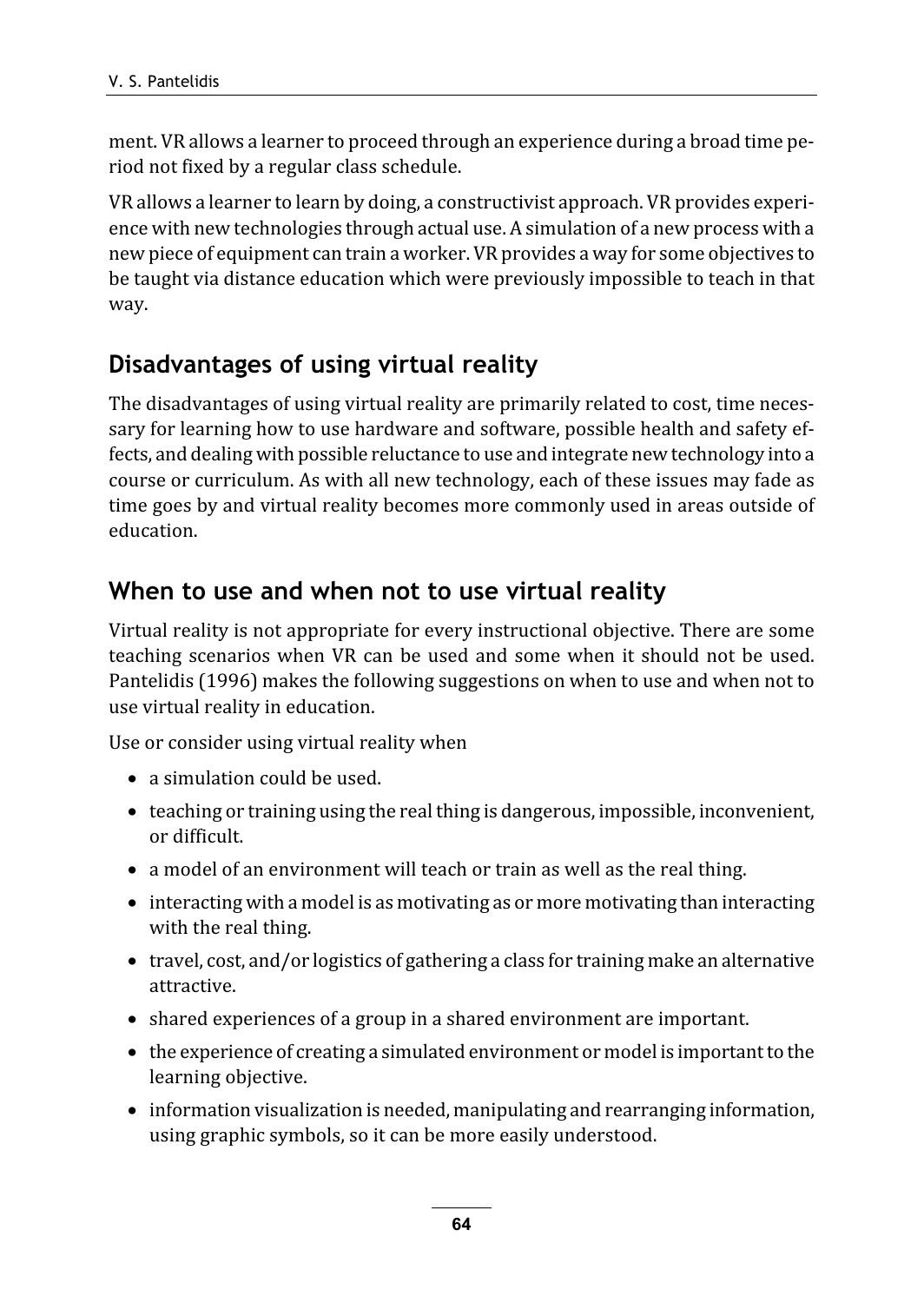- a training situation needs to be made really real.
- needed to make perceptible the imperceptible.
- developing participatory environments and activities that can only exist as computer-generated worlds.
- teaching tasks involving manual dexterity or physical movement.
- essential to make learning more interesting and fun.
- needed to give the disabled the opportunity to do experiments, and activities that they cannot do otherwise.
- mistakes made by the learner or trainee using the real thing could be devastating and/or demoralizing to the learner, harmful to the environment, capable of causing unintended property damage, capable of causing damage to equipment, or costly.

Do not use virtual reality if

- no substitution is possible for teaching/training with the real thing.
- interaction with real humans, either teachers or students, is necessary.
- using a virtual environment could be physically or emotionally damaging.
- using a virtual environment can result in "literalization" (Stuart, 1992), a simulation so convincing that some users could confuse model with reality.
- virtual reality is too expensive to justify using, considering the expected learning outcome.

## A model to determine when to use virtual reality in education and training courses

Educators and trainers make use of many instructional aids in teaching courses, such as textbooks, videotapes, films, computer software, and, increasingly, the Internet and the World Wide Web with podcasts, blogs, and virtual environments. Learning theory, instructional theory, learning styles, and types of intelligence are used to help determine which type of aid or medium should be used. What is being taught, how it is being taught, the behavioral outcome, and other factors also help determine the medium chosen.

A course of study can be composed of hundreds of specific objectives, each of which must be mastered by the student. Traditionally, objectives have been taught using textbooks, lectures, discussions, and some forms of media. Virtual reality can be used to teach some of these objectives, and it can be used to determine whether certain objectives have been mastered.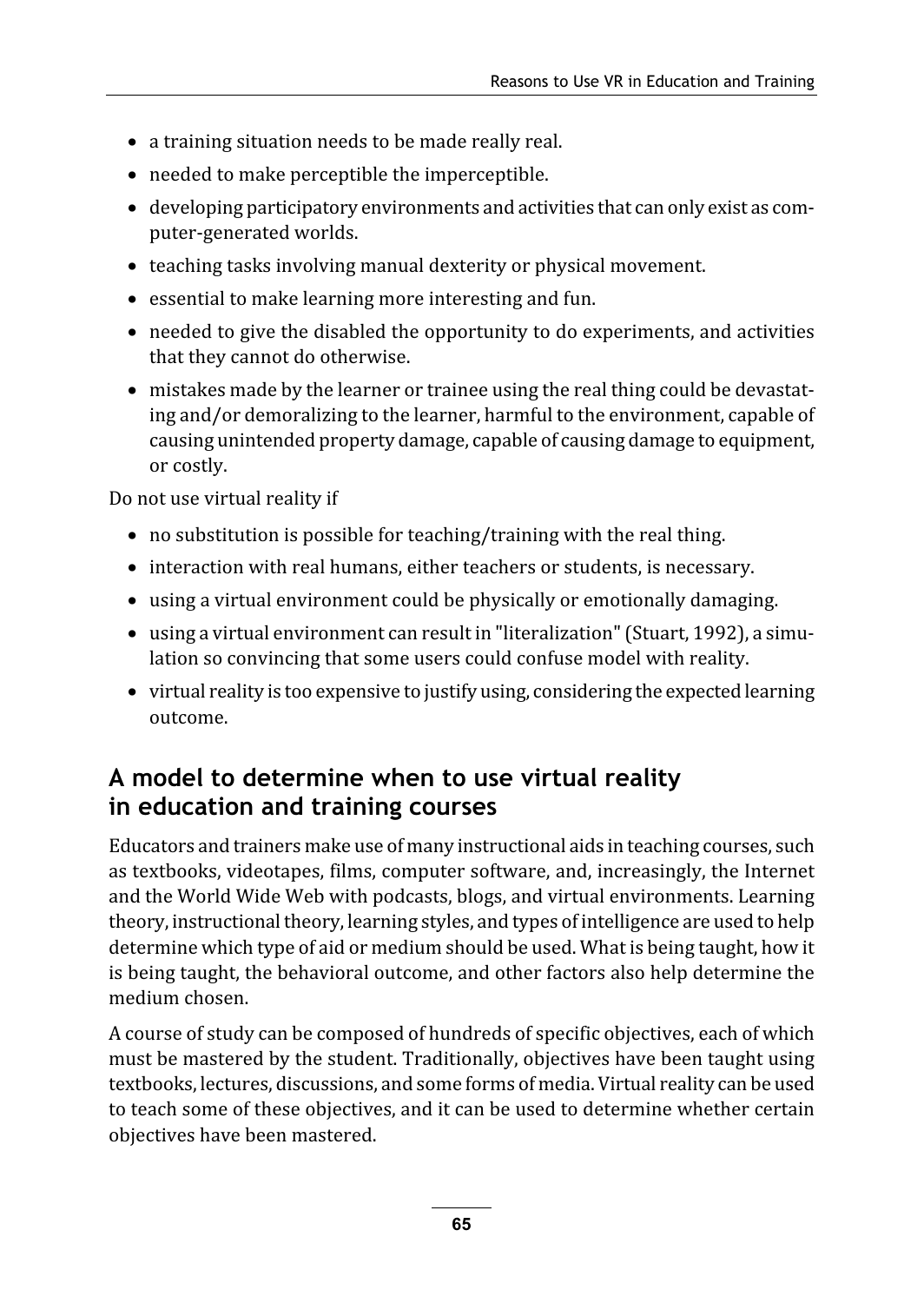The educator or trainer must decide when and where to use VR. A model for determining when to use VR in any one course can help in making these decisions. Deciding when to use VR leads to decisions on where to use VR.

The author proposes such a model. The model considers the research on the reasons to use and advantages of using simulations, particularly computer-generated simulations. Findings on reasons to use and advantages of using virtual reality are then considered. The author believes that using research findings for both computergenerated simulations and virtual reality makes the model more flexible. Although specific, the model is broad enough to adjust for changes in the technology of virtual reality in the future.

The 10-step model to determine when to use virtual reality includes the following steps.

Step 1. The specific course objectives are defined.

Step 2. The objectives that could use a simulation, a computer-generated simulation, or virtual reality (a 3D simulation) as a measurement or means for attainment are selected. Reasons to use and advantages of using simulations and virtual reality are considered when making the selections.

**Step 3.** Refine the selection list by choosing those that can use a 3D simulation, using virtual reality, as a measurement or means for attainment of course objectives.

Step 4. For every objective in the list, perform the following substeps:

Substep 1. Determine level of realism required, on a scale from very symbolic to very real.

Substep 2. Determine type of immersion and presence needed, on a scale from no immersion into the 3D environment (for example, desktop VR) to full immersion (using head-mounted display, gloves, and so forth), and no feeling of presence to strong feeling of presence.

Substep 3. Determine type of interaction with, and sensory input and output to and from, the virtual world or environment needed, (for example, haptic - tactile or feeling, 3D sound, audio, visual, text, gesture).

Step 5. According to Step 5 choices, VR software, hardware and/or delivery system (for example, Internet/World Wide Web) are chosen.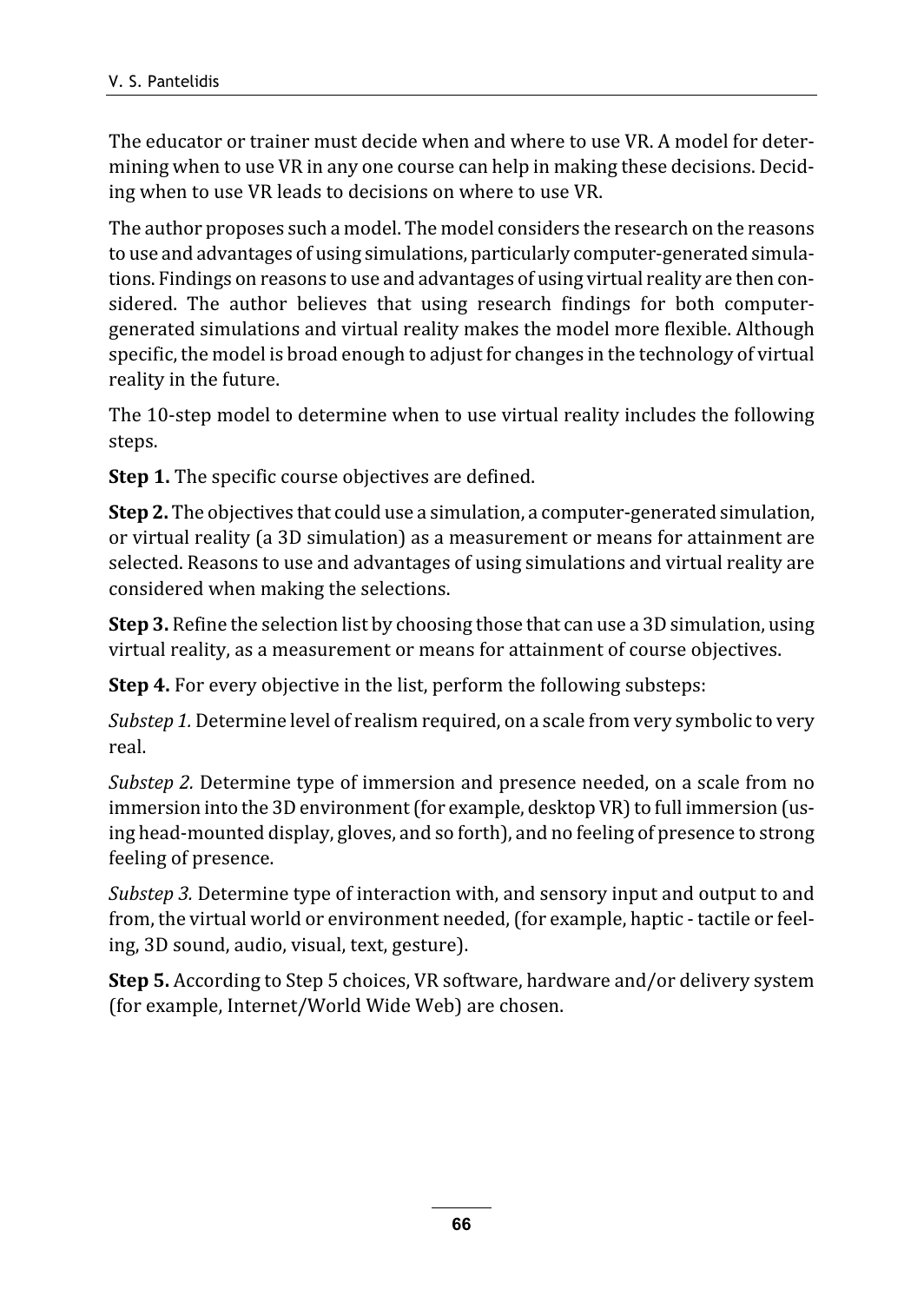Step 6. The virtual environment (VE) is designed and built.

- According to requirements of the objective, it may be built
- by instructor or virtual world builder,
- by the students,
- or obtained prebuilt and modified.

Step 7. The resulting virtual environment is evaluated using a pilot group of students.

Step 8. Evaluation results are used to modify the virtual environment. Steps 7 and 8 are repeated until the virtual environment is shown to successfully measure or aid in attainment of the objective.

Step 9. The virtual environment is evaluated using the target population.

Step 10. Evaluation results are used to modify the virtual environment. Steps 9 and 10 are repeated as needed to keep the virtual environment relevant to the objective. Evaluation and modification continues as long as the virtual environment is used with the target population.

The model is shown in Figure 1.

The author has used this model as part of student assignments in virtual reality courses since 1995. It has been revised a number of times. The model is based on the work of Dr. Leslie J. Briggs and Dr. Robert Gagné (see Gagné & Briggs, 1979, for a thorough explanation of their model for instructional design).

It is a tribute to the work of Briggs and Gagné, and to that of leaders in the use of simulation in teaching, such as Dr. Martha Jane K. Zachert (see Zachert, 1975; Zachert & Pantelidis, 1971), that their models and the results of their work, can be adapted and used with the still evolving technology of virtual reality at the beginning of the 21st century.

# Conclusion

Virtual reality has a place in education and training. Research on educational applications of VR, as well as research on the educational use of simulations has shown its value. There are many reasons to use VR and advantages to using VR. The educator or trainer has only to determine when to use it. The use of a model can help make that determination. Such a model can play a part in the continuing search for ways to use virtual reality in education and training courses.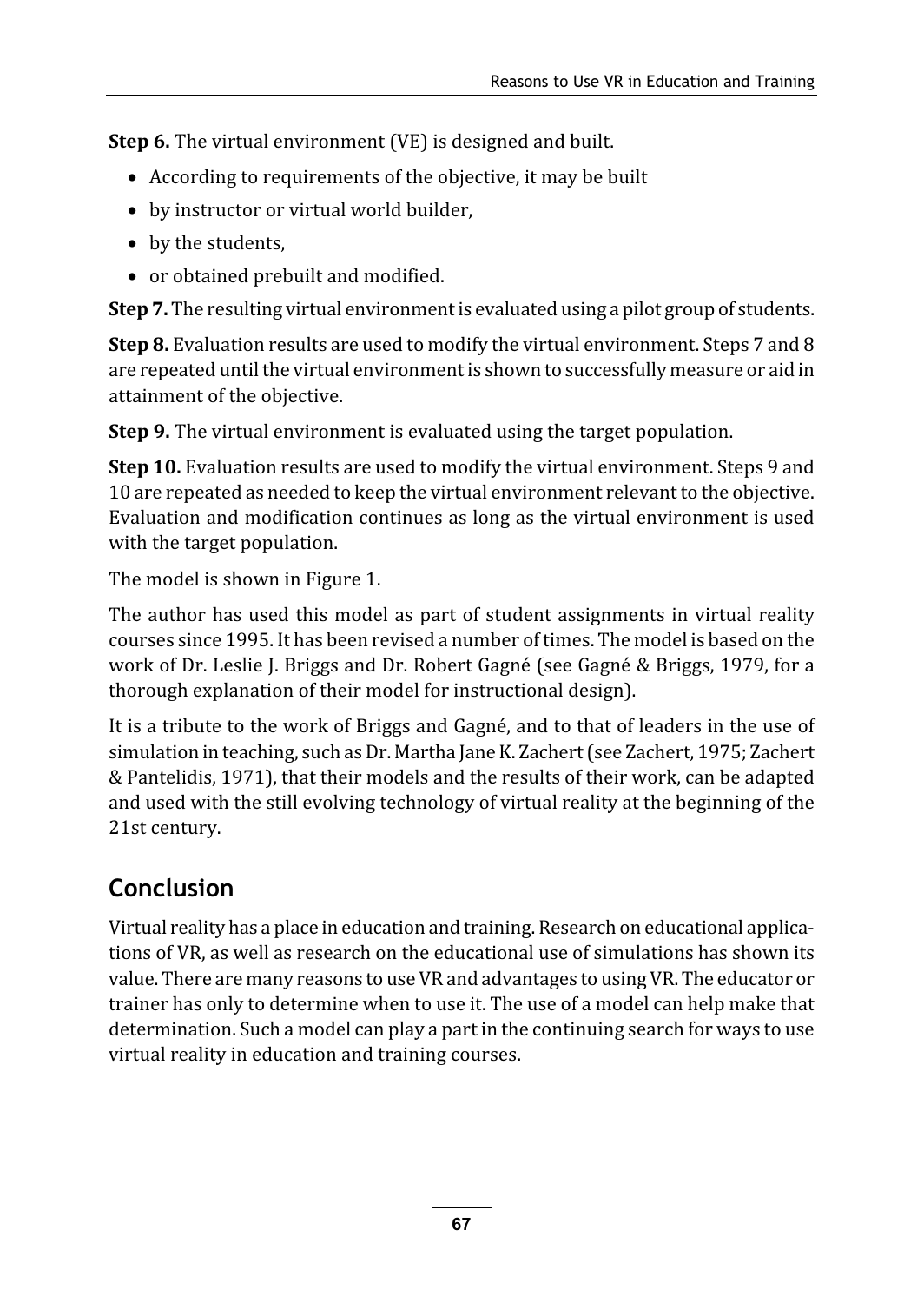

Figure 1. Model for determining when to use virtual reality in education and training courses. Copyright 1997, 2009 by Veronica Sexauer Pantelidis.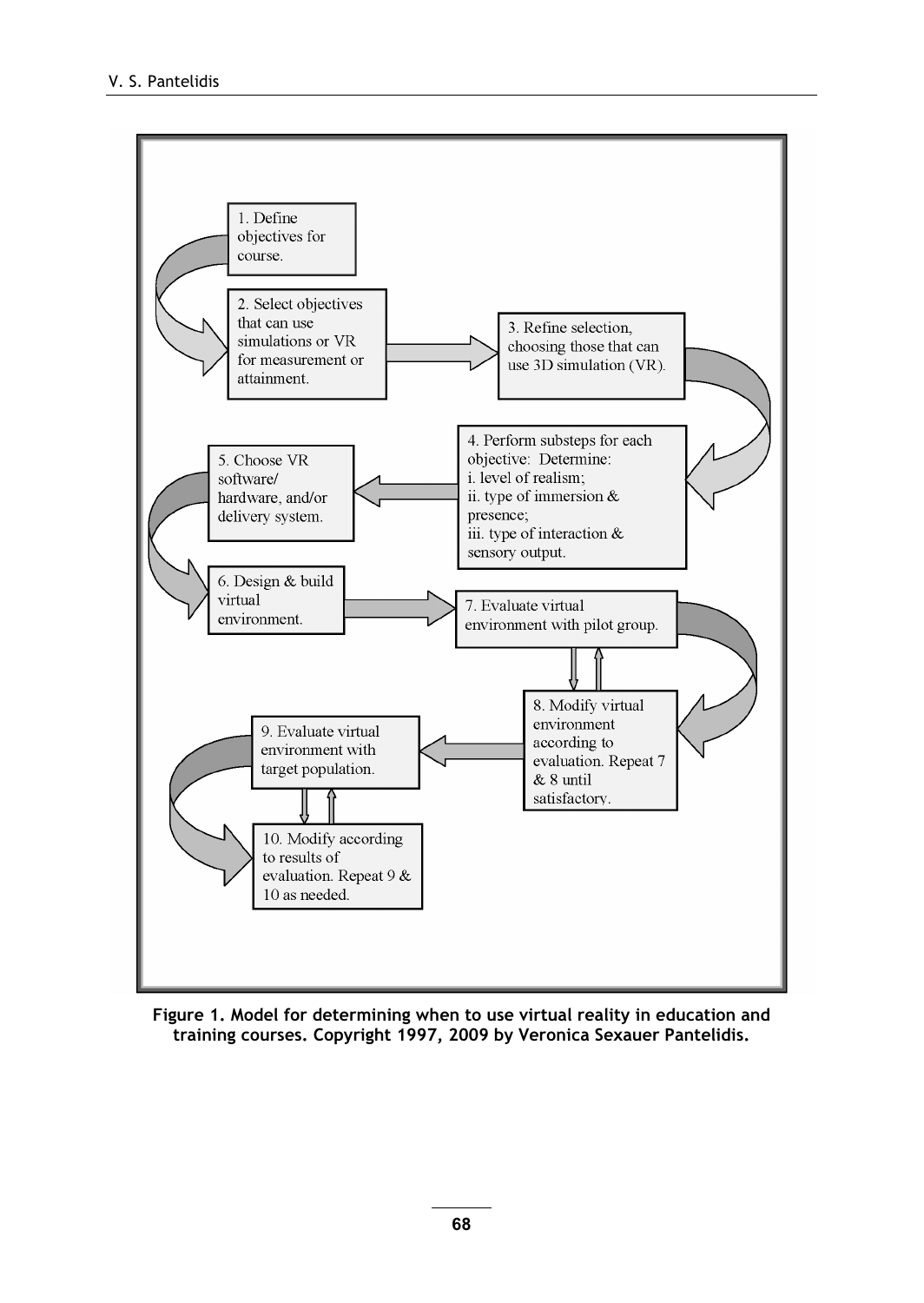#### References

Aldrich, C. (2004). Simulations and the future of learning. San Francisco: Pfeiffer.

- Bowman, D. A., Hodges, L. F., Allison, D., & Wineman, J. (1998). The educational value of an information-rich virtual environment (GVU Technical Report; GIT-GVU-98-05). Atlanta: Georgia Institute of Technology.
- Chee, Y. (2001). Virtual reality in education: Rooting learning in experience. In Proceedings of the International Symposium on Virtual Education 2001, Busan, South Korea (pp. 43–54). Busan, Korea: Symposium Organizing Committee, Dongseo University. Retrieved July 16, 2009, from http://yamsanchee.myplace.nie.edu.sg/Publications/2001/ISVE2001 Invited.pdf
- Chen, C. J. (2006). The design, development and evaluation of a virtual reality based learning environment. Australasian Journal of Educational Technology, 22(1), 39-63.
- Chou, C. (1998). The effectiveness of using multimedia computer simulations coupled with social constructivist pedagogy in a college introductory physics classroom. Unpublished doctoral dissertation, Teachers College-Columbia University, New York.
- Dalgarno, B., Hedberg, J., & Harper, B. (2002). The contribution of 3D environments to conceptual understanding. In Proceedings of the 19th Annual Conference of the Australian Society for Computers in Tertiary Education (ASCILITE). Auckland, New Zealand: UNITEC Institute of Technology, Auckland, New Zealand. Retrieved July 16, 2009, from http://www.ascilite. org.au/conferences/ auckland02/proceedings/papers/051.pdf
- Ferry, B., Kervin, L., Turbill, J., Cambourne, B., Hedberg, J., Jonassen, D., & Puglisi, S. (2004). The design of an on-line classroom simulation to enhance the decision making skills of beginning teachers. Australian Association for Research in Education. Retrieved July 16, 2009, from http://www.aare.edu.au/04pap/fer04656.pdf
- Gagné, R. M., & Briggs, L. J. (1979). Principles of instructional design (2nd ed.). New York: Holt, Rinehart and Winston.
- Mantovani, F. (2001). VR learning: Potential and challenges for the use of 3D environments in education and training. In G. Riva & C. Galimberti (Eds.), Towards cyberpsychology: Mind, cognitions and society in the internet age (pp. 207-226). Amsterdam: IOS Press.
- McLellan, H. (1996). Virtual realities. In D. H. Jonassen (Ed.), Handbook of research for educational communications and technology (pp. 457-487). New York: Macmillan Library Reference, USA.
- McLellan, H. (2003). Virtual realities. In D. H. Jonassen & P. Harris (Eds.), Handbook of research for educational communications and technology (2nd ed.), pp. 461-498. Mahwah, NJ: Lawrence Erlbaum.
- Mikropoulos, T., Chalkidis, A., Katskikis, A., & Emvalotis, A. (1998). Students' attitudes towards educational virtual environments. Education and Information Technologies, 3(2), 137-148.
- Pantelidis, V. S. (1991-2009). Virtual reality and education: Information sources; a bibliography. Retrieved July 16, 2009, from http://vr.coe.ecu.edu/vpbib.html
- Pantelidis, V. S. (1993). Virtual reality in the classroom. Educational Technology, 33(4), 23-27.
- Pantelidis, V. S. (1995). Reasons to use virtual reality in education. VR in the Schools, 1(1), 9. Retrieved from http://vr.coe.ecu.edu/vrits/1-1pante.htm
- Pantelidis, V. S. (1996). Suggestions on when to use and when not to use virtual reality in education. VR in the Schools, 2(1), 18. Retrieved from http://vr.coe.ecu.edu/vrits/2-1Pante.htm